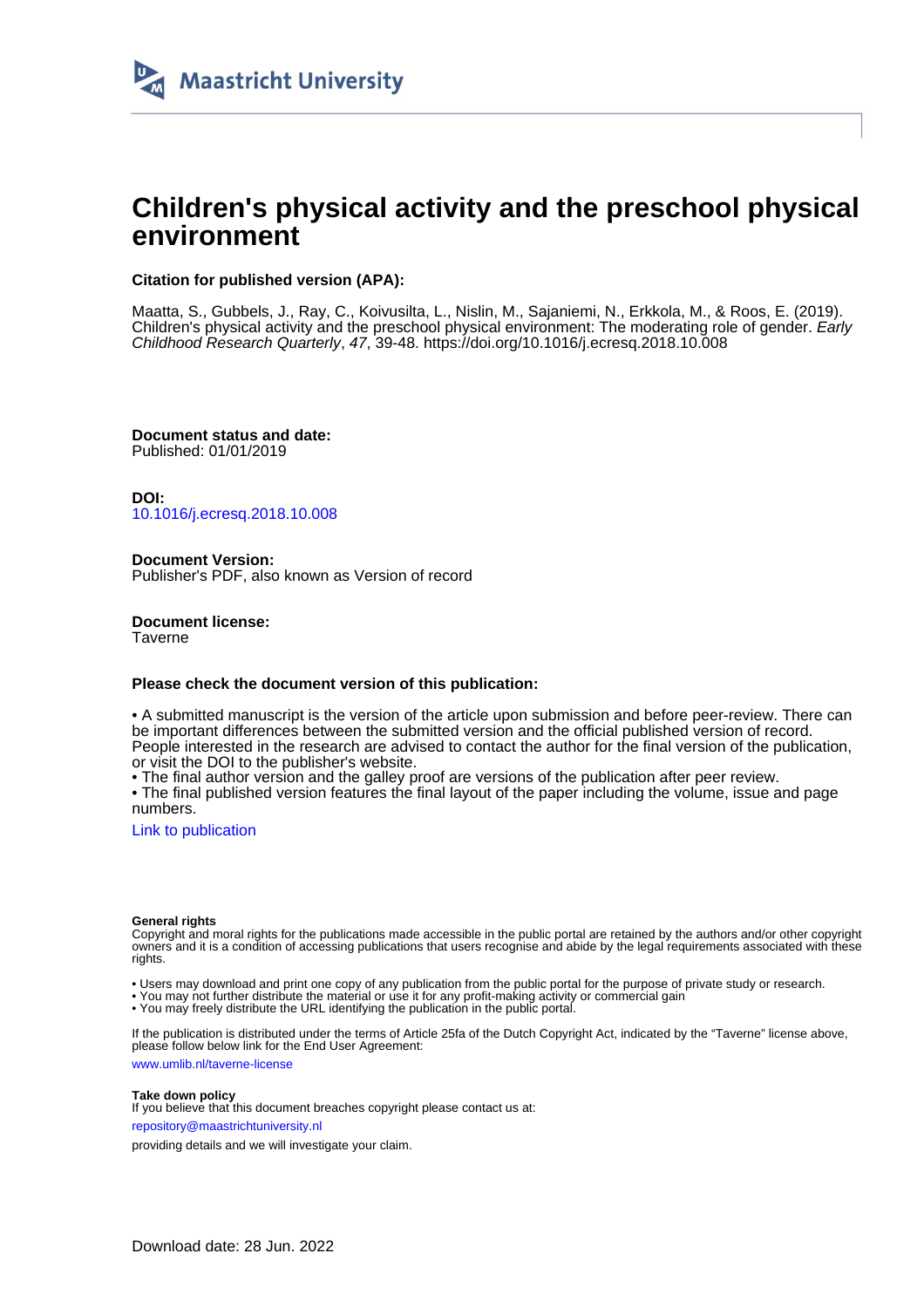

Contents lists available at [ScienceDirect](http://www.sciencedirect.com/science/journal/08852006)

## Early Childhood Research Quarterly



## Children's physical activity and the preschool physical environment: The moderating role of gender



Suvi Määttä<sup>a,</sup>\*, Jessica Gubbels<sup>b</sup>, Carola Ray<sup>a</sup>, Leena Koivusilta<sup>c</sup>, Mari Nislin<sup>d</sup>, Nina Sajaniemi<sup>e</sup>, Maijaliisa Erkkola<sup>f</sup>, Eva Roos<sup>a,f,g</sup>

<sup>a</sup> Samfundet Folkhälsan, Folkhälsan Research Center, Topeliuksenkatu 20, 00250 Helsinki, Finland

<sup>b</sup> Maastricht University, Department of Health Promotion, NUTRIM School of Nutrition and Translational Research in Metabolism, PO Box 616, 6200 MD Maastricht, The Netherlands

<sup>c</sup> Department of Social Research, Faculty of Social Sciences, University of Turku, Assistentinkatu 7, 20014, Finland

<sup>d</sup> Department of Early Childhood Education, The Education University of Hong Kong, 10 Lo Ping Road, Tai po, New Territories, Hong Kong, Hong Kong

e Faculty of Educational Sciences, University of Helsinki, PL 9 00014 Helsingin yliopisto, Finland

<sup>f</sup> Department of Food and Nutrition, University of Helsinki, P.O. Box 66 (Agnes Sjöbergin katu 2), FI-00014, Finland

<sup>g</sup> Department of Public Health, Clinicum, University of Helsinki, PL 20 (Tukholmankatu 8 B), 00014 Helsingin yliopisto, Finland

#### a r t i c l e i n f o

Article history: Received 21 April 2018 Received in revised form 30 August 2018 Accepted 16 October 2018 Available online 5 November 2018

Keywords: Preschool Children Physical activity Equipment

#### A B S T R A C T

The physical environment in preschool, covering all indoor and outdoor equipment, and the surfaces of the preschool yard, may have a large potential for increasing children's physical activity (PA). However, it is less clear which specific physical environmental factors are associated with children's PA. Crosssectional associations between the individual observed items (e.g. fixed and portable equipment, surfaces, terrain in the grounds) as well as composite scores for the PA equipment on the one hand, and children's PA, measured by accelerometers, on the other, were investigated in a sample of 3–6 year old children (N = 778) attending preschool in Finland. Having balance equipment and trampolines in group facilities, having balance equipment, gym mats and sticks in the gym and having skipping ropes, sand and mostly hilly terrain on the outdoor playground were associated with children's higher PA, regardless of gender. On the contrary, having gravel as the terrain in the playground and having a seesaw outdoors were associated with lower PA levels, regardless of gender. Four significant interactions with gender were found, but none of the environmental predictors remained significant in the post-hoc gender-stratified analyses. Variety in PA equipment and playground terrain may be beneficial for increasing children's PA in preschools.

© 2018 Elsevier Inc. All rights reserved.

#### **1. Introduction**

Frequent physical activity (PA) in early childhood is associated with better physical, social and psychological health [\(Timmons](#page-10-0) et [al.,](#page-10-0) [2012\).](#page-10-0) The preschool-age (ages 3–6 years) is a period of particularly rapid development and learning. For instance, competence in multiple motor skills, a prerequisite for PA, is developed in this period [\(Logan,](#page-10-0) [Kipling](#page-10-0) [Webster,](#page-10-0) [Getchell,](#page-10-0) [Pfeiffer,](#page-10-0) [&](#page-10-0) [Robinson,](#page-10-0) [2015;](#page-10-0) [Stodden](#page-10-0) et [al.,](#page-10-0) [2008\).](#page-10-0) The development of motor skills

Corresponding author.

E-mail addresses: [suvi.maatta@folkhalsan.fi](mailto:suvi.maatta@folkhalsan.fi) (S. Määttä), [jessica.gubbels@maastrichtuniversity.nl](mailto:jessica.gubbels@maastrichtuniversity.nl) (J. Gubbels), [carola.ray@folkhalsan.fi](mailto:carola.ray@folkhalsan.fi)

(C. Ray), [leena.koivusilta@utu.fi](mailto:leena.koivusilta@utu.fi) (L. Koivusilta), [manislin@eduhk.hk](mailto:manislin@eduhk.hk) (M. Nislin), [nina.sajaniemi@helsinki.fi](mailto:nina.sajaniemi@helsinki.fi) (N. Sajaniemi), [maijaliisa.erkkola@helsinki.fi](mailto:maijaliisa.erkkola@helsinki.fi) requires continuous interaction with a stimulating indoor and outdoor physical environment, including attractive and sufficient space, availability of play equipment (e.g., fixed and portable) and variety of surfaces (e.g., natural elements, artificial coverings) [\(Wick](#page-10-0) et [al.,](#page-10-0) [2017\).](#page-10-0) Children who develop motor skills earlier are also more likely to be active [\(Loprinzi,](#page-10-0) [Cardinal,](#page-10-0) [Loprinzi,](#page-10-0) [&](#page-10-0) [Lee,](#page-10-0) [2012;](#page-10-0) [Loprinzi,](#page-10-0) [Davis,](#page-10-0) [&](#page-10-0) [Fu,](#page-10-0) [2015;](#page-10-0) [Stodden](#page-10-0) et [al.,](#page-10-0) [2008\),](#page-10-0) and better motor skills in early childhood also support children's cognitive and social development[\(Haapala,](#page-10-0) [2013\).](#page-10-0) Moreover, higher and more frequent engagement in PA at a preschool-age is associated with the accelerated development of motor skills [\(Barnett,](#page-9-0) [Salmon,](#page-9-0) [&](#page-9-0) [Hesketh,](#page-9-0) [2016;](#page-9-0) [Stodden](#page-10-0) et [al.,](#page-10-0) [2008\).](#page-10-0) However, most preschool children lag behind the required amounts of daily PA, as at least three hours of activity (light, moderate or vigorous) is recommended [\(Beets,](#page-9-0) [Bornstein,](#page-9-0) [Dowda,](#page-9-0) [&](#page-9-0) [Pate,](#page-9-0) [2011;](#page-9-0) [De](#page-9-0) [Craemer](#page-9-0) et [al.,](#page-9-0) [2015;](#page-9-0) [Okely,](#page-10-0) [Trost,](#page-10-0) [Steele,](#page-10-0) [Cliff,](#page-10-0) [&](#page-10-0) [Mickle,](#page-10-0) [2009;](#page-10-0) [Pate](#page-10-0) et [al.,](#page-10-0) [2015;](#page-10-0) [Tucker,](#page-10-0) [2008\).](#page-10-0) There is therefore a need to identify methods for modifying the

<sup>(</sup>M. Erkkola), [eva.roos@folkhalsan.fi](mailto:eva.roos@folkhalsan.fi) (E. Roos).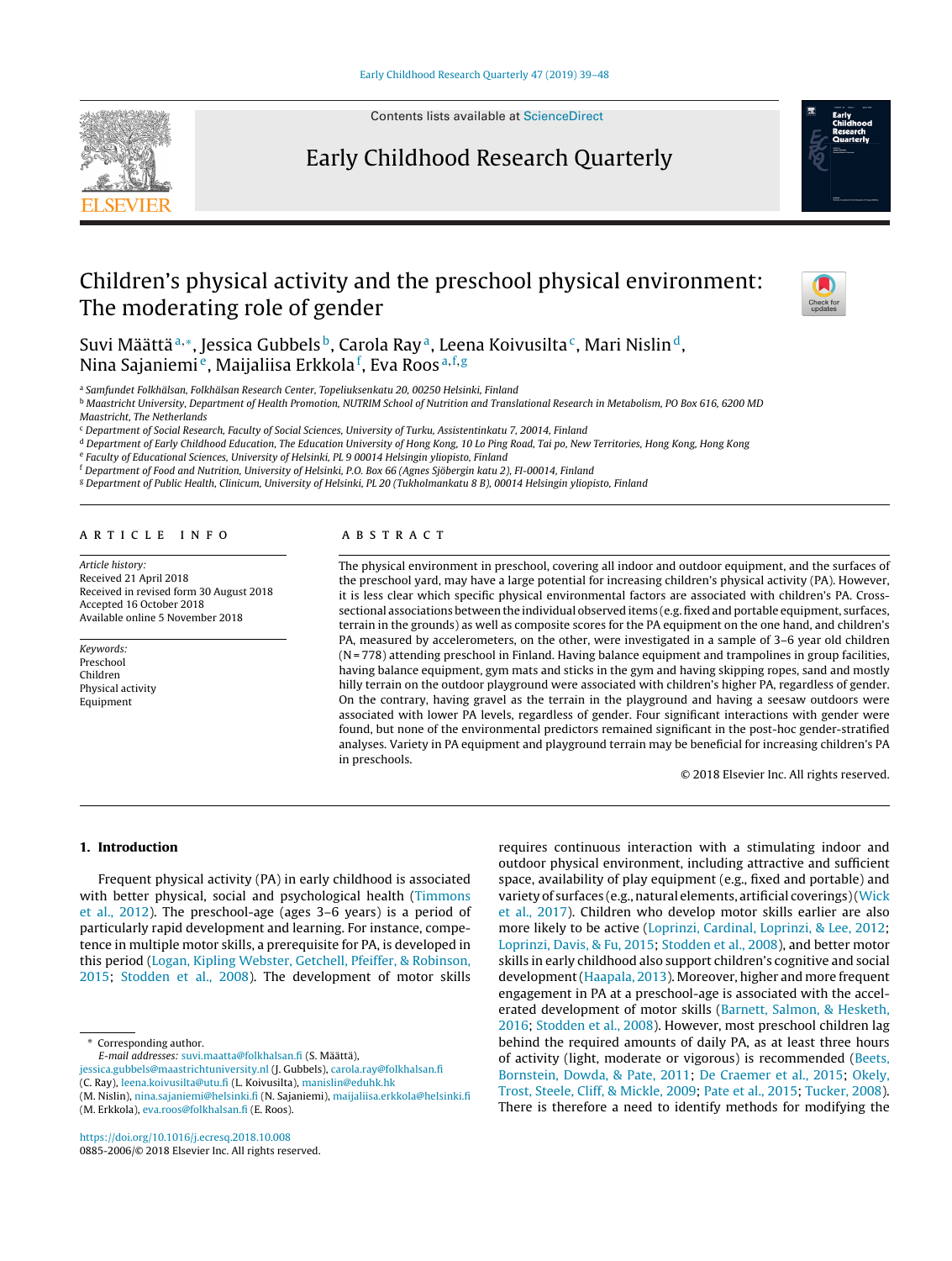preschool physical environment in order to provide opportunities for all children to improve their motor skills and increase their PA levels.

## 1.1. Physical activity in preschool

Preschool is an important setting for boosting children's daily PA. Previous studies have demonstrated that the preschool setting can account for 14–47 percent of the variance in children's PA after controlling for individual-level factors ([Olesen,](#page-10-0) [Kristensen,](#page-10-0) [Korsholm,](#page-10-0) [&](#page-10-0) [Froberg,](#page-10-0) [2013;](#page-10-0) [Pate,](#page-10-0) [Pfeiffer,](#page-10-0) [Trost,](#page-10-0) [Ziegler,](#page-10-0) [&](#page-10-0) [Dowda,](#page-10-0) [2004;](#page-10-0) [Pate,](#page-10-0) [McIver,](#page-10-0) [Dowda,](#page-10-0) [Brown,](#page-10-0) [&](#page-10-0) [Addy,](#page-10-0) [2008;](#page-10-0) [Reilly,](#page-10-0) [2010\).](#page-10-0) The majority of children in developed countries attend institutional early education facilities, such as preschools, almost every day of the working week [\(OECD,](#page-10-0) [organisation](#page-10-0) [for](#page-10-0) [economic](#page-10-0) [Cooperation](#page-10-0) [and](#page-10-0) [Development,](#page-10-0) [2016\),](#page-10-0) and Finland is no exception ([National](#page-10-0) [Institute](#page-10-0) [for](#page-10-0) [Health](#page-10-0) [and](#page-10-0) [Welfare,](#page-10-0) [2016\).](#page-10-0) About 80% of Finnish 3-to-5-year-olds and almost 100% of six-year-olds, from various socioeconomic and cultural backgrounds, attend full-day preschool ([National](#page-10-0) [Institute](#page-10-0) [for](#page-10-0) [Health](#page-10-0) [and](#page-10-0) [Welfare,](#page-10-0) [2016\).](#page-10-0) This makes the preschool setting a promising place to promote PA. Current national Finnish early-childhood policy also states that preschools should offer stimulating physical environments for children's active play and the development of healthy lifestyles, both indoors and outdoors ([Finnish](#page-10-0) [National](#page-10-0) [Agency](#page-10-0) [for](#page-10-0) [Education,](#page-10-0) [2016\).](#page-10-0) Nonetheless, children are only vigorously physically active for approximately 10 percent of each preschool day in Finland, while they are physically active at any intensity level for less than 50% of their daily time outdoors ([Tammelin](#page-10-0) et [al.,](#page-10-0) [2016\).](#page-10-0) In addition, children's PA in preschools seems to be inadequate to support the development of fundamental motor skills [\(Iivonen](#page-10-0) et [al.,](#page-10-0) [2016\).](#page-10-0) There is therefore a need for more research on the preschool characteristics that influence children's PA.

#### 1.2. Environmental factors and level of PA

Socioecological models state that several factors, such as social interaction between early educators and children, policy regulations, and the physical environment, may influence children's PA in the preschool setting ([Bronfenbrenner,](#page-9-0) [1979;](#page-9-0) Gubbels, Van [Kann,](#page-10-0) [de](#page-10-0) [Vries,](#page-10-0) [Thijs,](#page-10-0) [&](#page-10-0) [Kremers,](#page-10-0) [2014;](#page-10-0) [Stokols,](#page-10-0) [1996\).](#page-10-0) According to a recent review, the aspect most frequently studied in preschools is the physical environment ([Tonge,](#page-10-0) [Jones,](#page-10-0) [&](#page-10-0) [Okely,](#page-10-0) [2016\).](#page-10-0) The review concludes that a total of 12 physical environment variables are associated with children's PA, the strongest positive associations being with the availability of an outdoor environment in preschool and the size of the play space [\(Tonge](#page-10-0) et [al.,](#page-10-0) [2016\).](#page-10-0) However, [Tonge](#page-10-0) et [al.](#page-10-0) [\(2016\)](#page-10-0) conclude that other aspects of the physical environment, such as natural features and surfaces, the presence of hills, shade, portable equipment, and fixed equipment, had either no association or the results were inconclusive [\(Tonge](#page-10-0) et [al.,](#page-10-0) [2016\).](#page-10-0) Another review focusing on preschool children's playground characteristics concluded that having sufficient space to play and having optimal playground conditions, including an open field, longer recess duration and less supervision, were associated with higher PA levels for preschool children [\(Broekhuizen,](#page-9-0) [Scholten,](#page-9-0) [&](#page-9-0) [de](#page-9-0) [Vries,](#page-9-0) [2014\).](#page-9-0) However, most of these studies have used composite scores to describe the physical environment. These may offer an illustration of the general quality level of the preschool physical environment, but they fail to provide information about which specific environmental factors can be beneficial for increasing PA. Distinct equipment and surfaces can have different associations with children's PA levels. For instance, Gubbels et al. recognized that riding toys and a small play area were associated with lower indoor PA levels [\(Gubbels,](#page-10-0) [Van](#page-10-0) [Kann,](#page-10-0) [&](#page-10-0) [Jansen,](#page-10-0) [2012\).](#page-10-0) In addition, portable slides, fixed swinging equipment and sandboxes were

associated with lower outdoor PA levels, whereas the availability of portable jumping equipment and the presence of a structured track in the playground were associated with higher outdoor PA levels [\(Gubbels](#page-10-0) et [al.,](#page-10-0) [2012\).](#page-10-0) This study was, however, conducted among children aged 2–3 years. Children aged 3–6 years have more developed motor skills, and therefore better capabilities for different types of PA, suggesting different associations between specific physical environmental factors and PA in this age group.

#### 1.3. The role of gender

It is well known that preschool-aged boys are more active than girls [\(Bingham](#page-9-0) et [al.,](#page-9-0) [2016;](#page-9-0) [Hesketh](#page-10-0) et [al.,](#page-10-0) [2016\).](#page-10-0) Although gender is not a modifiable characteristic in behavioral interventions, tailored environmental interventions can be designed when the genderspecific factors associated with PA are recognized. Nevertheless, gender-specific associations between physical environmental factors and children's PA are rarely studied. One study focusing on preschool recess time nevertheless ascertained that hard playground surfaces were associated with higher PA for boys ([Cardon,](#page-9-0) Van Cauwenberghe, Labarque, Haerens, [&](#page-9-0) De Bourdeaudhuij, [2008\).](#page-9-0) Another study ([Hinkley,](#page-10-0) [Salmon,](#page-10-0) [Crawford,](#page-10-0) [Okely,](#page-10-0) [&](#page-10-0) [Hesketh,](#page-10-0) [2016\)](#page-10-0) similarly found a number of gender-specific associations between physical environment characteristics and PA. Of these, the number of spaces with natural ground covering, the number of constructed resources and the number of pieces of portable equipment were significantly associated with boys' PA levels, whereas outdoor PA space and total PA space were associated with girls' PA levels [\(Hinkley](#page-10-0) et [al.,](#page-10-0) [2016\).](#page-10-0)

#### 1.4. Current study

This study has two aims: 1) to explore which preschool physical environmental factors (both specific and composite scores) are associated with preschool children's total PA, and 2) whether gender moderates the associations between these factors and preschool children's total PA. We hypothesize that children's gender moderates the associations between the preschool physical environmental factors and children's PA. Children's age and study season are often recognized important factors associated with children's PA [\(Bingham](#page-9-0) et [al.,](#page-9-0) [2016\),](#page-9-0) and therefore, these factors will be taken into account. In Finland, municipalities are responsible for organizing early education and care services (ECE) based on national guidelines [\(The](#page-10-0) [Finnish](#page-10-0) [National](#page-10-0) [Agency](#page-10-0) [of](#page-10-0) [Education,](#page-10-0) [2017\),](#page-10-0) and therefore, municipality level is taken into account.

#### **2. Methods**

#### 2.1. Study context

Each child in Finland has the right to early childhood education. Families pay fees that in full-day provision vary between 0 and 290€ per month (as of 2017), depending on the size and income of the family. Most children attend municipal-based preschools, whereas private preschools are rare in Finland. The Finnish ECE model is based on learning by playing, and compulsory pre-primary education in preparation for official schooling begins at the age of six. Learning by playing means for instance that children have free playing times without educator instructions (at least 30 min per each playing time) when children can choose activities they like to be involved in, outdoors or indoors. Children also have compulsory outdoor time, usually twice a day ([The](#page-10-0) [Finnish](#page-10-0) [National](#page-10-0) [Agency](#page-10-0) [of](#page-10-0) [Education,](#page-10-0) [2017\).](#page-10-0) In this study, we use the word 'preschool' to describe formal municipal-based institutional early education provided outside the home.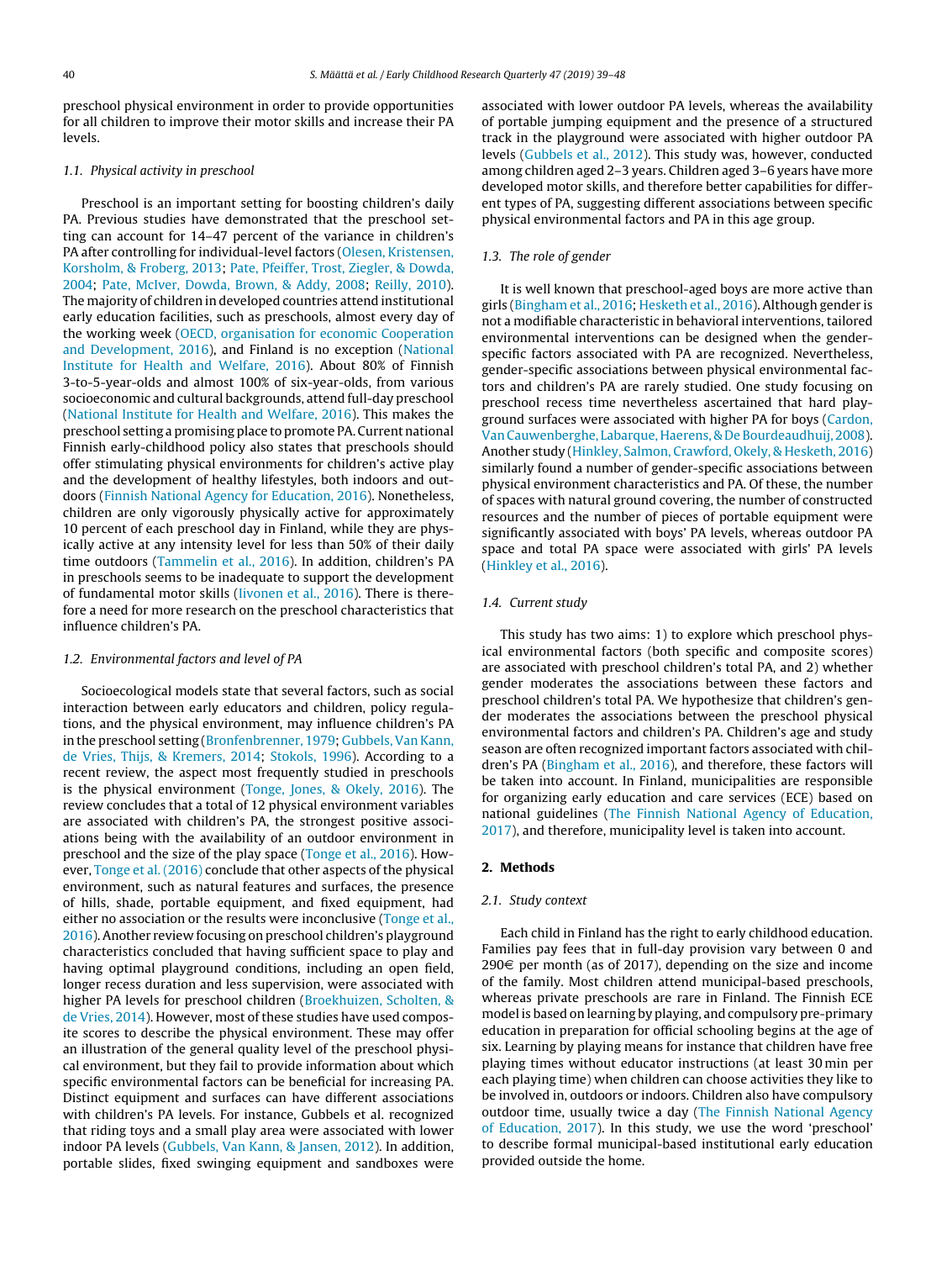#### 2.2. Participants

This study is part of the DAGIS (Increased Health and Wellbeing in Preschools) study. More about the study and its procedures can be found elsewhere [\(Määttä](#page-10-0) et [al.,](#page-10-0) [2015\).](#page-10-0) As part of this overall project, a cross-sectional study was conducted between September 2015 and April 2016. Municipalities with a larger variety in education and income levels with a higher Gini coefficient (the measure of income inequality among the population in a municipality) according to national statistics [\(National](#page-10-0) [Institute](#page-10-0) [of](#page-10-0) [Health](#page-10-0) [and](#page-10-0) [Welfare,](#page-10-0) [2016\)](#page-10-0) were selected. In total, eight (75%) of the 12 municipalities contacted in Southern and Western Finland participated in this study. Preschools were randomly selected within the participating municipalities. The participating preschools were required to have at least one preschool group with 3-to-6-year-olds. In total, 86 ofthe 169 preschools contacted (56%) were willing to participate in this study. In total, 16 preschools (19% of preschools willing to participate) were excluded because their official spoken language was neither Finnish nor Swedish, or because they were open 24 h a day. Preschool groups providing pre-primary education exclusively for 6-year-old children were also excluded. In addition, we excluded preschools in which less than 30 percent of the children in one preschool group participated in the study. Of the consenting preschools, 20 failed to reach the required 30 percent participation rate. Therefore, the study was conducted in 66 preschools (39% of those invited). These preschools had a total of 159 preschool groups (range between one to five groups in one preschool) with children aged 3–6 years.

Ofthe participating preschools, 3592 parents with children aged 3–6 years were asked to participate. A total of 983 parents agreed to participate in the study (27% consent rate). Of these, 91 parents had a child in a preschool group that failed to achieve the 30% consent rate and were therefore excluded. In addition, 28 consenting families failed to provide any data. Therefore, a total of 864 children and their parents (24% of those invited) participated in the crosssectional study. The average age of the participating children was 4 years and 4 months (standard deviation 10 months). Of the participating children, 48% were girls and 29% of children had mother with high educational background (at least master's degree). A total of 82% of children were at least four days a week in the preschool, and 89% of children were at least 7 h per day in preschool. The University of Helsinki Ethical Review Board in the Humanities and Social and Behavioral Sciences approved the study procedures.

#### **3. Measures**

#### 3.1. Physical environment

The physical environment was measured using a comprehensive observation instrument that was purposely designed for this study and suitable for the Finnish context. This instrument consisted of a selection of items from the Environment and Policy assessment and Observation Instrument(EPAO)([Ward](#page-10-0) et [al.,](#page-10-0) [2008\),](#page-10-0) items from the National investigation about the PA conditions in Finnish preschools [\(Ruokonen,](#page-10-0) [Norra,](#page-10-0) [&](#page-10-0) [Karvinen,](#page-10-0) [2009\),](#page-10-0) and some additional items developed to meet the aims of this study. All six research assistants in the study were trained to use this instrument by the responsible researcher. Each preschool was simultaneously and independently observed by two research assistants. After each observation, the research assistants discussed their ratings to reach consensus on the findings. The inter-rater reliability between different research assistants was not checked.

Some general guidelines were set for the observations. Assistants were asked to check all the possible closets and rooms in the indoor facilities. Moreover, they were advised to consult early educators if, for instance, they encountered difficulties in opening the outdoor equipment sheds or in observing some items. If preschools lacked a gym but had a separate PA equipment storage room inside (not in the group facilities), the assistants listed the equipment in this storage area as PA equipment in the gym. When observing equipment and PA-promoting elements in the playground, allthe possible items were checked. The research assistants were instructed not only to mark all the equipment/surfaces listed on the observation sheet, but also to take account of any other possible items relevant to the observed category and mark them in the open space provided after each category. Based on these openspace items, the following additional equipment was included in the analyses: trampolines, big balls and sticks in group facilities, games and play equipment in the gym, and snow pushers in the playground.

The preschool physical environment related to PA opportunities was assessed according to the following categories: PA equipment in group facilities (10 items), fixed equipment indoors (5 items), Gym in the preschool, PA equipment in the gym (15 items), surfaces in the preschool grounds (9 items), terrain in the playground, shady areas in the playground, fixed PA equipment in the preschool yard (9 items), PA-promoting elements in the playground (6 items), and portable equipment in the playground (8 items). The items measured in each category are presented in more detail in [Table](#page-4-0) 1.

For PA equipment in the preschool's group facilities, the form had three answer options: yes, in view; yes, in the closet, and none at all. This was recoded as either present (1) or none at all (0). All other equipment was measured as either available (1) or not available (0). When evaluating the terrain and shadiness of the playground, only one option per yard could be selected. Possible answers for the terrain were mostly flat, mostly hilly or a combination of both. The shadiness of the play area was evaluated with three answer options: shadows on the play area, shadows at the sides and no shade at all.

From the individual equipment items, we formed five composite scores to illustrate the total amount of equipment indoors and outdoors. The recommendations of the EPAO observation sheet were followed when forming the composite scores [\(Bower](#page-9-0) et [al.,](#page-9-0) [2008\).](#page-9-0) Firstly, the composite scores were formed for each equipment category (equipment in group facilities, fixed equipment indoors, equipment in the gym, fixed equipment in the preschool yard, and portable equipment in the playground). The items in each category were summed and divided by the number of items and then multiplied by 10 so that the maximum score in each equipment category was 10. Secondly, total scores were formed for indoor and outdoor equipment. All the items in each equipment category were summed and divided by the number of items and then multiplied by 10, so that the maximum score in each equipment category was 10. Next, equipment in the preschool's group facilities, fixed equipment indoors and equipment in the gym were summed to form the adjusted composite score for indoor equipment. Similarly, portable and fixed equipment outdoors were summed to form the adjusted composite score of outdoor equipment.

#### 3.2. Children's physical activity

The children wore Actigraph wGT3X-BT accelerometers for seven days, 24-h a day. The research assistants fit the accelerometers around the children's waist in the preschool, and the parents received written instructions about the use of the accelerometer. Preschool-hours were separated from home hours based on the parent-completed diary. In line with previous research, a child should have attended preschool for two days during the measurement week to be included in the study and should have worn his or her accelerometer for a minimum of 240 min during preschool hours ([Byun,](#page-9-0) [Beets,](#page-9-0) [&](#page-9-0) [Pate,](#page-9-0) [2015;](#page-9-0) [Hinkley](#page-10-0) et [al.,](#page-10-0) [2012;](#page-10-0) [Rich](#page-10-0) et [al.,](#page-10-0)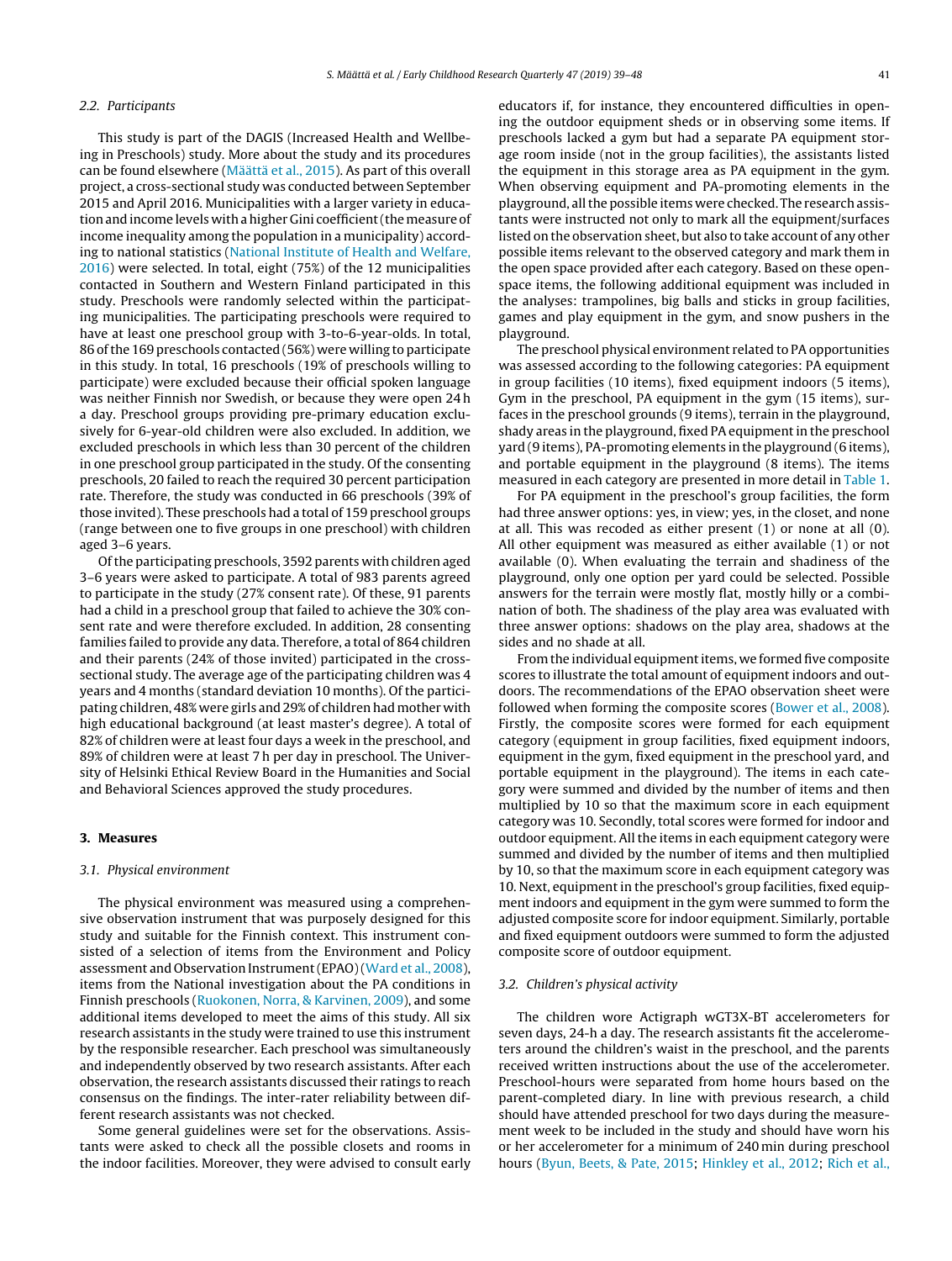## <span id="page-4-0"></span>**Table 1**

LECT THE STATISTICS OF PRESCHOOL physical environment items used in the DAGIS study.

| Physical environment context                     | Physical environment<br>item          | % of yes     | No. of yes answers on a<br>preschool group level | Total no. of observed<br>preschool groups |
|--------------------------------------------------|---------------------------------------|--------------|--------------------------------------------------|-------------------------------------------|
| PA equipment in the preschool's group facilities |                                       |              |                                                  |                                           |
|                                                  | <b>Balls</b>                          | 48.6         | 69                                               | 142                                       |
|                                                  | Gym mats                              | 31.4         | 44                                               | 140                                       |
|                                                  | Spinning equipment                    | 26.2         | 37                                               | 141                                       |
|                                                  | Bean bags                             | 20.4         | 29                                               | 142                                       |
|                                                  | Parachute                             | 9.9          | 14                                               | 141                                       |
|                                                  | Balance equipment                     | 15.0         | 21                                               | 140                                       |
|                                                  | Crawling tunnel                       | 16.4         | 23                                               | 140                                       |
|                                                  | Trampoline                            | 5.2          | $\overline{7}$                                   | 135                                       |
|                                                  | Big balls                             | 6.7          | 9                                                | 135                                       |
|                                                  | sticks                                | 7.4          | 10                                               | 135                                       |
| Fixed equipment indoors                          |                                       |              |                                                  |                                           |
|                                                  | Soft area for playing                 | 58.2         | 85                                               | 146                                       |
|                                                  | Stall bars                            | 84.9         | 135                                              | 159                                       |
|                                                  | Climbing wall or other climbing place | 60.1         | 92                                               | 153                                       |
|                                                  | Floor marks                           | 70.9         | 107                                              | 151                                       |
|                                                  | Pool/Water play equipment             | 40.3         | 58                                               | 144                                       |
| Gym in the preschool                             |                                       | 72.3         | 115                                              | 159                                       |
| PA equipment in the gym                          |                                       |              |                                                  |                                           |
|                                                  | <b>Balls</b>                          | 98.4         | 123                                              | 125                                       |
|                                                  | Skipping ropes                        | 91.8         | 112                                              | 122                                       |
|                                                  | Balance equipment                     | 92.6         | 113                                              | 122                                       |
|                                                  | Riding toys                           | 37.5         | 45                                               | 120                                       |
|                                                  | Sticks                                | 91.9         | 114                                              | 124                                       |
|                                                  | Gym mats                              | 89.6         | 112                                              | 125                                       |
|                                                  | Parachute                             | 87.2         | 109                                              | 125                                       |
|                                                  | Bean bags                             | 86.8         | 105                                              | 121                                       |
|                                                  | Exercise balls                        | 52.5         | 64                                               | 122                                       |
|                                                  | Trampoline                            | 81.7         | 107                                              | 131                                       |
|                                                  | Crawling tunnel                       | 77.0         | 94                                               | 122                                       |
|                                                  | Hoops                                 | 80.0         | 100                                              | 125                                       |
|                                                  | Movable floor markers                 | 66.4         | 81                                               | 122                                       |
|                                                  | Hopper balls                          | 59.0         | 72                                               | 122                                       |
|                                                  | Game equipment                        | 73.8         | 90                                               | 122                                       |
|                                                  |                                       |              |                                                  |                                           |
| Surfaces in the preschool grounds                |                                       | 49.4         | 78                                               | 158                                       |
|                                                  | Asphalt                               | 79.1         | 125                                              | 158                                       |
|                                                  | Grass                                 |              |                                                  |                                           |
|                                                  | Gravel                                | 82.3<br>88.0 | 130                                              | 158<br>158                                |
|                                                  | Sand                                  |              | 139                                              |                                           |
|                                                  | Safety surfacing                      | 24.7         | 39                                               | 158                                       |
|                                                  | Rocks                                 | 34.8         | 55                                               | 158                                       |
|                                                  | Forest                                | 6.3          | 10                                               | 158                                       |
|                                                  | Trees                                 | 72.8         | 115                                              | 158                                       |
|                                                  | Tiling                                | 56.3         | 89                                               | 158                                       |
| Terrain on the playground                        |                                       |              |                                                  |                                           |
|                                                  | Mostly flat                           | 62.7         | 99                                               | 158                                       |
|                                                  | Mostly hilly                          | 2.5          | 4                                                | 158                                       |
|                                                  | Combination of both                   | 36.7         | 58                                               | 158                                       |
| Shady areas on the playground                    |                                       |              |                                                  |                                           |
|                                                  | At the sides                          | 74.7         | 118                                              | 158                                       |
|                                                  | In the play areas                     | 58.2         | 92                                               | 158                                       |
|                                                  | No shade                              | 7.6          | 12                                               | 158                                       |
| PA-promoting elements in the playground          |                                       |              |                                                  |                                           |
|                                                  | Soccer field                          | 19.9         | 31                                               | 156                                       |
|                                                  | Open area suitable for playing        | 99.4         | 157                                              | 158                                       |
|                                                  | <b>Ball wall</b>                      | 46.8         | 73                                               | 156                                       |
|                                                  | Basketball hoop                       | 32.7         | 51                                               | 156                                       |
|                                                  | Track area for riding toys            | 77.7         | 122                                              | 157                                       |
|                                                  | Outdoor play paintings on the ground  | 12.1         | 18                                               | 149                                       |
| Fixed PA equipment in the preschool yard         |                                       |              |                                                  |                                           |
|                                                  | Sandbox                               | 98.7         | 157                                              | 159                                       |
|                                                  | Playhouse                             | 37.2         | 58                                               | 156                                       |
|                                                  | Swings                                | 100          | 159                                              | 159                                       |
|                                                  | Spring swings                         | 74.5         | 117                                              | 157                                       |
|                                                  | Seesaw                                | 45.3         | 72                                               | 159                                       |
|                                                  | Climbing frames                       | 93.1         | 148                                              | 159                                       |
|                                                  | Slides                                | 92.4         | 145                                              | 157                                       |
|                                                  | <b>Balancing equipment</b>            | 66.2         | 102                                              | 154                                       |
|                                                  | Merry-go-rounds                       | 17.2         | 26                                               | 150                                       |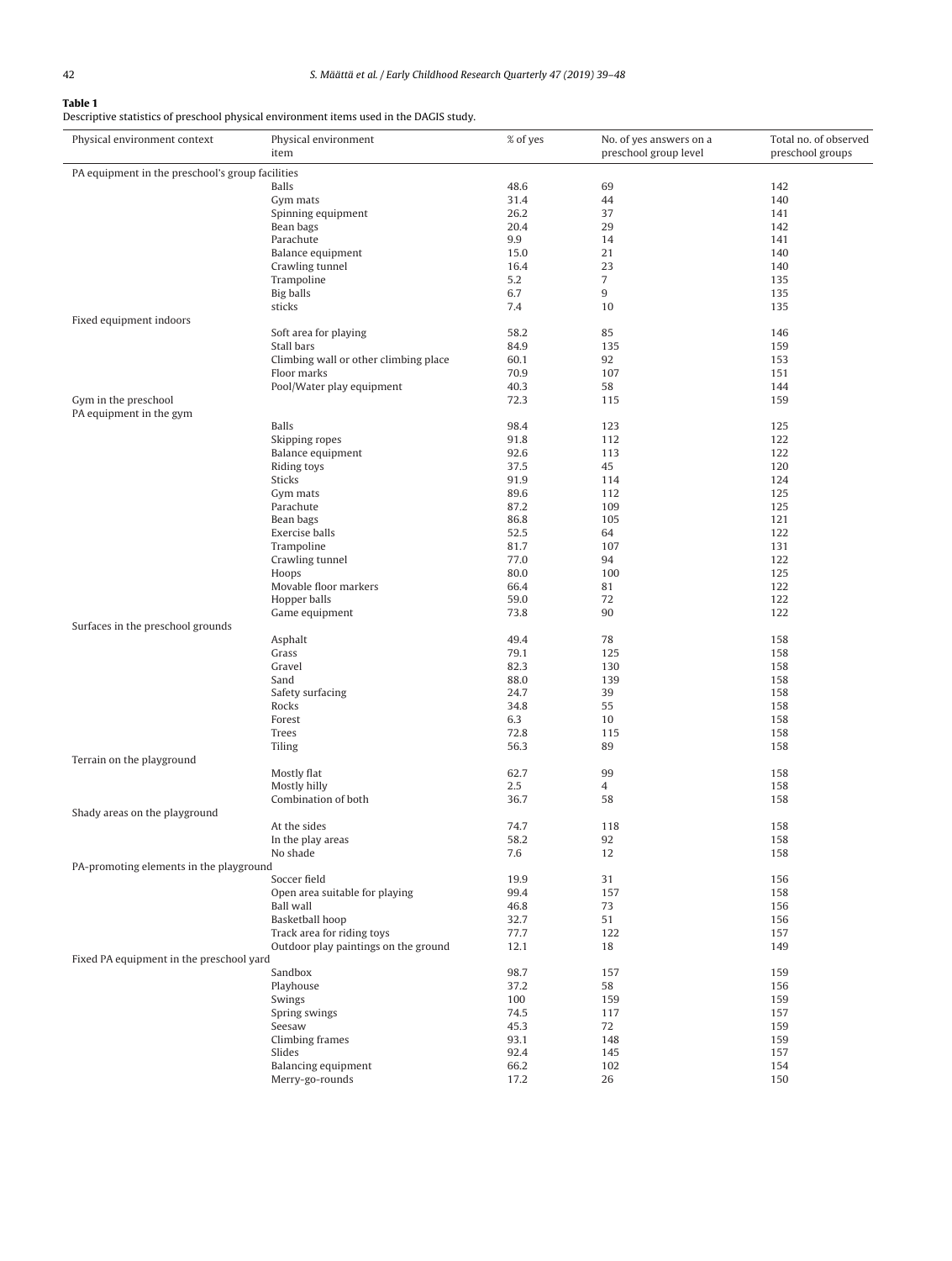#### Table 1 (Continued)

| Physical environment context            | Physical environment<br>item | % of yes | No. of yes answers on a<br>preschool group level | Total no. of observed<br>preschool groups |
|-----------------------------------------|------------------------------|----------|--------------------------------------------------|-------------------------------------------|
| Portable PA equipment in the playground |                              |          |                                                  |                                           |
|                                         | <b>Balls</b>                 | 96.2     | 153                                              | 159                                       |
|                                         | Skipping ropes               | 71.5     | 113                                              | 158                                       |
|                                         | Balance equipment            | 82.4     | 131                                              | 159                                       |
|                                         | Riding toys                  | 97.5     | 155                                              | 159                                       |
|                                         | <b>Sticks</b>                | 80.3     | 126                                              | 157                                       |
|                                         | Goals                        | 66.5     | 103                                              | 155                                       |
|                                         | Sleds                        | 94.7     | 144                                              | 152                                       |
|                                         | Snow pushers                 | 69.0     | 107                                              | 155                                       |

[2013\).](#page-10-0) Due to children's spontaneous and intermittent activity patterns ([Rowlands](#page-10-0) [and](#page-10-0) [Eston,](#page-10-0) [2007\),](#page-10-0) a 15-s epoch length (defined as sampling interval that summarizes all registered counts during this period) was chosen when downloading data from the Actigraphs. Non-wear time was set at 10 min of consecutive zeros or more. Evenson cut points were applied ([Evenson,](#page-9-0) [Catellier,](#page-9-0) [Gill,](#page-9-0) [Ondrak,](#page-9-0) [&](#page-9-0) [McMurray,](#page-9-0) [2008\).](#page-9-0) In this study, we used total PA – from light to vigorous intensity – as an indicator of PA. The cut point for PA was thus at least 101 counts per minute, combining light (between 101 and 2295 counts per minute), moderate (between 2296 and 4011 counts per minute) and vigorous (4012 and above per minute) activity [\(Evenson](#page-9-0) et [al.,](#page-9-0) [2008\).](#page-9-0) Total PA minutes per hour were calculated to account for the varying lengths of time children spent in preschool.

In total, 821 children (95% of the participants) wore the accelerometer for one week. Of these, 778 (95%) had sufficient valid hours and days in order to be included in the study. The average wear time during preschool was 419 min (standard deviation 56 min). There were no statistically significant gender, age or socioeconomic status differences between children who had valid data during preschool hours and those who did not (all p values  $>0.05$ ).

#### 3.3. Covariates

The analyses were adjusted for children's age, gender, and season of measurement. Due to large seasonal variations in weather and its possible influence on children's PA, the season of measurement was used as a covariate. The season of measurement was devided into three groups due to variation in weather conditions (1 = September–October, 2 = November–December, and 3 = January–April). Data regarding 44% (n = 379) of the included children were collected during the months of September and October, 36% (N = 310) during November and December, and the remaining  $20\%$  (N = 175) between January and April.

In addition, multivariate analyses were adjusted for municipality. Municipality was treated as a dummy variable in the analyses. However, all the participating preschools in certain municipalities had all the observed PA equipment in the gym, which meant that no variation existed in the analyses when adjusting for municipality. Therefore, when analyzing the associations between PA equipment in the gym and children's PA, we did not adjust for municipality.

#### 3.4. Statistical methods

SPSS version 23 (SPSS Inc.,Chicago, IL, USA) was used for the descriptive statistics and Mann-Whitney U-test. The main analyses were conducted in three steps ([Frazier,](#page-10-0) [Tix,](#page-10-0) [&](#page-10-0) [Barron,](#page-10-0) [2004\).](#page-10-0) Firstly, in step one, the main effects were examined using linear regression models, clustered within the preschool group, to explore the associations between preschool physical environmental factors and children's PA. Secondly, in step two, moderator effects were examined by additionally including the main effect of gender (the moderator) into the linear regression models, followed by the interaction between each of the independent variables and gender. In case there was a significant moderator effect of gender in step two (defined as  $p < 0.05$  for the interaction term), post-hoc analyses were performed in step three. The sample was then stratified by gender, and linear regression analyses examining the main effects (in line with step 1) were performed to examine the main associations separately for boys and girls [\(Frazier](#page-10-0) et [al.,](#page-10-0) [2004\).](#page-10-0) All the linear regression analyses were conducted in Mplus 7.1 ([Muthén](#page-10-0) [&](#page-10-0) [Muthén,](#page-10-0) [2017\).](#page-10-0) The maximum likelihood estimation with robust standard errors (MLR) was used as an estimator.

#### **4. Results**

On average, the participants spent 33.5 min (standard deviation 5.1 min) engaged in PA per hour in their preschool. Of this total PA, an average of 27 min consisted of light activities, 4.5 min of moderate activities and 2 min of vigorous activities. Boys had an average of 34.3 min (standard deviation 4.9 min) total PA per hour, whereas for girls the average total PA per hour was 32.7 min (standard deviation 5.3). A Mann-Whitney U-test indicated that boys  $(Mdn = 34.3)$  had significantly higher minutes of total PA per hour than girls (*Mdn* = 32.1),  $U = 4.96$ , *p* value <0.001.

[Table](#page-4-0) 1 displays the descriptive statistics for the physical environment items. All the preschools had swings in the yard. One preschool group lacked an open space suitable for playing in the yard. Similarly, all but two of the preschools groups had balls in the gym and a sandbox in the yard. Due to these non-variations in swings, an open space suitable for playing, balls in the gym and a sandbox in the yard, these items were excluded from the final analyses. [Table](#page-6-0) 2 provides the descriptive statistics for the composite scores of PA equipment.

### 4.1. Associations between physical environment and children's total PA

[Table](#page-7-0) 3 describes the main effects of the associations between the physical environmental factors and the children's PA. Among the preschool group facilities, having balance equipment ( $\beta$  = 1.89, 95% CI: 0.12, 3.65) and having a trampoline (β = 2.30, 95% CI: 0.61, 3.98) were associated with higher PA. Having balance equipment  $(\beta$  = 3.47, 95% CI: 0.64, 6.30), sticks ( $\beta$  = 2.16, 95% CI: 0.38, 3.94) and gym mats (β = 2.08, 95% CI: 0.57, 3.59) in the preschool gym, having skipping rope in the yard ( $\beta$  = 1.59, 95% CI: 0.24, 2.94), sand as a surface in the preschool ground ( $\beta$  = 1.66, 95% CI: 0.23, 3.09) and a predominantly hilly landscape in the preschool yard ( $\beta$ =2.07, 95% CI: 0.91, 3.23) were all associated with higher PA minutes during preschool hours. By contrast, having gravel as a surface in the  $preschool$  grounds (β = −1.87, 95% CI: −3.38, −0.36) and having a seesaw in the yard ( $\beta$  =  $-1.63, 95\%$  CI:  $-2.63, -0.63$ ) were associated with lower PA minutes during preschool hours.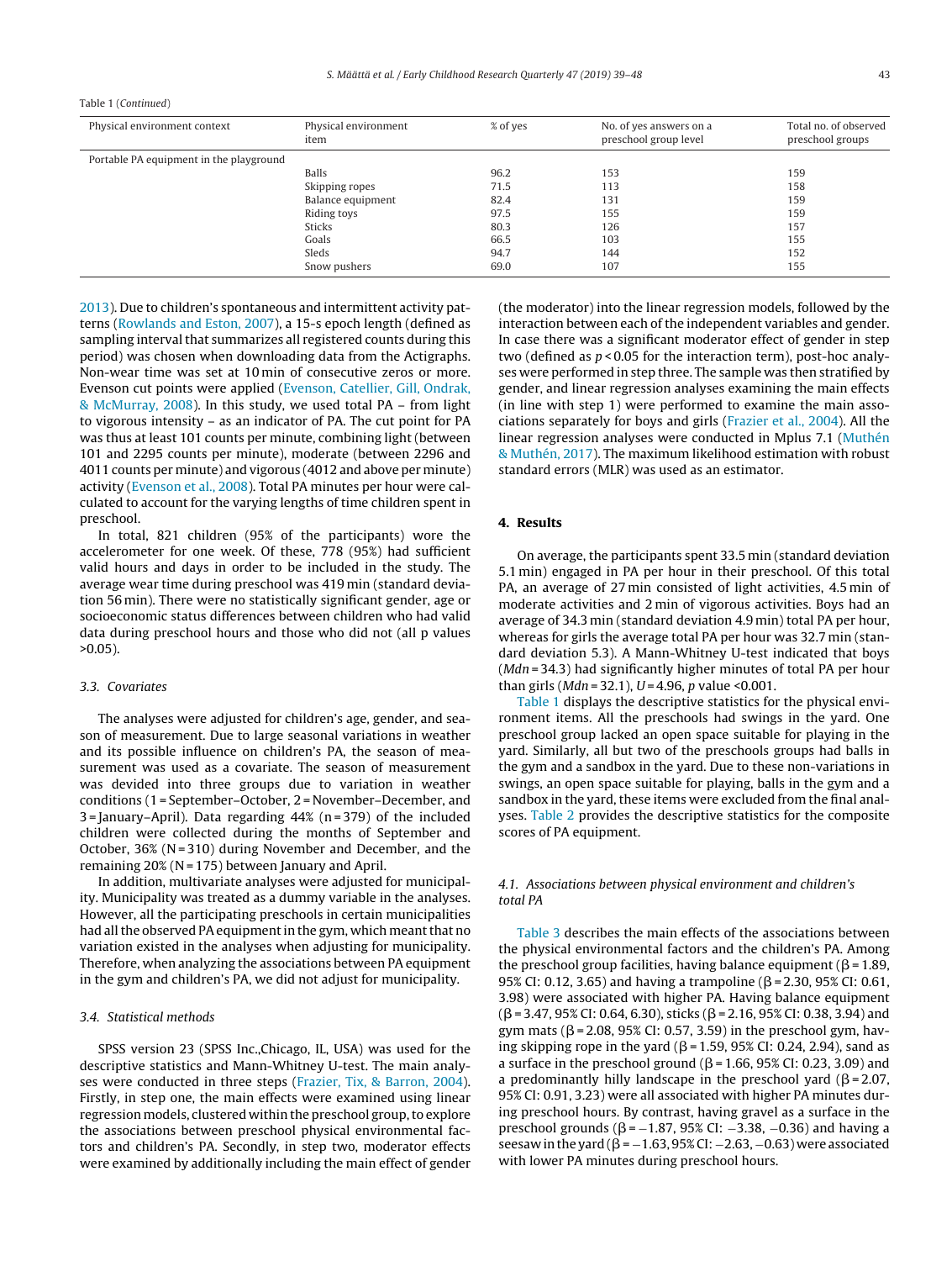#### <span id="page-6-0"></span>**Table 2**

Descriptive statistics of composite scores for equipment in different contexts in the preschool setting in the DAGIS study.

| Composite score for equipment in certain context         | Mean  | Standard deviation | Observed score range | Potential score range |
|----------------------------------------------------------|-------|--------------------|----------------------|-----------------------|
| PA equipment in the group facilities                     | 2.06  | 2.51               | $0 - 10$             | $0 - 10$              |
| Fixed equipment indoors                                  | 2.98  | 1.34               | $0 - 5$              | $0 - 5$               |
| PA equipment in the gym                                  | 11.54 | 2.35               | $3 - 15$             | $0 - 15$              |
| Adjusted total amount of equipment indoors <sup>a</sup>  | 12.99 | 5.14               | $0 - 22.67$          | $0 - 30$              |
| Fixed PA equipment in the preschool yard                 | 6.18  | 1.3                | $2 - 9$              | $0 - 9$               |
| Portable PA equipment in the playground                  | 6.41  | 1.28               | $0 - 8$              | $0 - 8$               |
| Adjusted total amount of equipment outdoors <sup>b</sup> | 14.88 | 2.34               | 4.44-18.89           | $0 - 20$              |

<sup>a</sup> All the items of PA equipment in the group facilities, fixed equipment indoors or PA equipment in the gym were summed, divided by the number of items, and multiplied

by 10 so that maximum score for each item category is 10.<br><sup>b</sup> All the items of fixed PA equipment in the preschool yard and portable PA equipment in the playground were summed and divided by the number of items, and multip by 10 so that maximum score for each item category is 10.

### 4.2. Moderating effect of gender in associations between physical environment and children's total PA

[Table](#page-7-0) 3 presents the moderator effect of gender in the associations between the physical environment and children's total PA in preschool. There were four significant moderator effects between gender and physical environmental factors in relation to children's PA: gender interacted with gym mats in the preschool's group facilities (β = 1.50, 95% CI: 0.19, 2.81), stall bars indoors (β =  $-2.21$ , 95%  $CI: −3.71, −0.71$  ), bean bags in the gym ( $β = 2.58, 95% CI: 0.23, 4.94$  ), and slides in the preschool yard ( $\beta$ = $-2.46$ , 95% CI:  $-4.29$ ,  $-0.62$ ). These are presented graphically in [Fig.](#page-8-0) 1. However, the post-hoc analyses revealed that none of the associations remained significant when stratified by gender. Gym mats in the group facilities were not significantly associated with neither girls' ( $\beta$  =  $-0.02$ ,  $95\%$ CI: −1.53, 1.49) nor boys' PA (β = 0.98, 95% CI: −0.47, 2.43). Indoor stall bars were not significantly associated with girls' PA ( $\beta$  = 0.24, 95% CI:  $-1.46$ , 1.95) or with boys' PA (β =  $-1.19$ , 95% CI:  $-2.63$ , 0.25) either. Similarly, pea bags in the gym were not significantly associated with girls' PA ( $\beta$  =  $-0.03$ , 95% CI:  $-3.04$ , 2.99) or boys' PA  $(\beta$  = 1.58, 95% CI:  $-1.74$ , 4.89). Finally, having slides in the preschool yard was not significantly associated with girls' PA ( $\beta$  = 1.61, 95%CI: −0.63, 3.85) or boys' PA (β = −0.23, 95% CI: −2.34, 1.87) either.

#### **5. Discussion**

This study aimed to explore the associations between children's total PA and various factors in the preschool physical environment. In addition, the study explored whether a child's gender moderated these associations. We hypothesized that gender would moderate the associations between preschool physical environmental factors and children's PA. A range of physical environmental factors were associated with children's PA during preschool hours. Having balance equipment and a trampoline in the group facilities, having balance equipment and gym mats in the gym, and having skipping ropes outdoors were associated with higher PA, regardless of the child's gender. In addition, sand as a surface in the preschool grounds and a predominantly hilly terrain in the preschool yard were also associated with higher PA. Conversely, seesaws and having gravel as an outdoor surface were associated with lower levels of PA. A significant interaction with gender was found for the following items: gym mats in group facilities, stall bars indoors, bean bags in the gym, and slides outdoors. However, perhaps due to insufficient power, none of the variables in the gender-stratified analyses were significantly associated with children's PA.

Our study suggests that it is beneficial to have many different types of equipment both indoors and outdoors in preschools. Nonetheless, equipment related to jumping or balancing skills seems to be particularly associated with higher PA. This finding is in line with Gubbels, who found that portable jumping equipment was positively associated with children's PA in preschools

[\(Gubbels](#page-10-0) et [al.,](#page-10-0) [2012\).](#page-10-0) Although it was not a research purpose itself, an interesting finding was that only about five percent of preschool groups had trampolines in group facilities. Having a trampoline in a preschool group was associated with higher PA levels. A trampoline may be an indicator of the level of PA equipment in preschools, especially in their group facilities. It may also mean that these preschool's group facilities are more spacious, thereby allowing trampolines to be safely used inside. Early educators have often mentioned the lack of space indoors as a hindrance for increasing indoor PA ([Fees,](#page-9-0) [Trost,](#page-9-0) [Bopp,](#page-9-0) [&](#page-9-0) [Dzewaltowski,](#page-9-0) [2009;](#page-9-0) [van](#page-10-0) [Zandvoort,](#page-10-0) [Tucker,](#page-10-0) [Irwin,](#page-10-0) [&](#page-10-0) [Burke,](#page-10-0) [2010\).](#page-10-0) Similarly, many preschools have safety regulations and rules that limit vigorous activities such as jumping and running ([Copeland,](#page-9-0) [Sherman,](#page-9-0) [Kendeigh,](#page-9-0) [Kalkwarf,](#page-9-0) [&](#page-9-0) [Saelens,](#page-9-0) [2012\).](#page-9-0) It was outside the scope of this study to investigate the associations between the social environment in preschool and children's PA. However, future research should study in greater depth the potential interaction between the physical environment (e.g. indoor space, equipment) and the social environment (e.g. rules and regulations related to safety issues) and its consequent influence on children's PA levels.

We identified only one piece of equipment, the seesaw, which was associated with lower PA levels. This finding could be explained by the fact that children usually sit when playing on a seesaw. Gubbels similarly found that sandboxes were associated with lower PA levels ([Gubbels](#page-10-0) et [al.,](#page-10-0) [2012\).](#page-10-0) However, we were unable to assess the association between sandboxes and children's PA because all the preschools in our study had a sandbox. Furthermore, it should be noted that children's PA was measured by a device worn around the waist, and consequently upper-body movements might have been poorly detected [\(Hills,](#page-10-0) [Mokhtar,](#page-10-0) [&](#page-10-0) [Byrne,](#page-10-0) [2014\).](#page-10-0) Therefore, the associations we found between children's PA and equipment related to throwing and catching may be invalid. Nonetheless, this type of equipment is clearly beneficial for developing fine motor skills, which in turn are beneficial for PA skills [\(Gallahue,](#page-10-0) [Ozmun,](#page-10-0) [&](#page-10-0) [Goodway,](#page-10-0) [2011\).](#page-10-0) In a preschool setting, a wide variety of equipment may therefore be beneficial for children's motor skills and PA levels, but also for children's social and cognitive development [\(Haapala,](#page-10-0) [2013\).](#page-10-0)

The results of our study indicated that none of the composite scores for PA equipment was associated with children's PA. When using composite scores for portable and fixed equipment, other studies have produced mixed findings for the associations between equipment and children's PA [\(Tonge](#page-10-0) et [al.,](#page-10-0) [2016\).](#page-10-0) One reason for such findings may be that these composite scores are constructed from pieces of equipment that are associated with either higher or lower PA. Using composite equipment scores may therefore hide the significant associations between children's PA and individual pieces of equipment. Overall, our findings support the measurement of associations between children's PA and distinct, individual pieces of equipment, which can provide more accurate knowledge for use in future PA-promotion projects. This information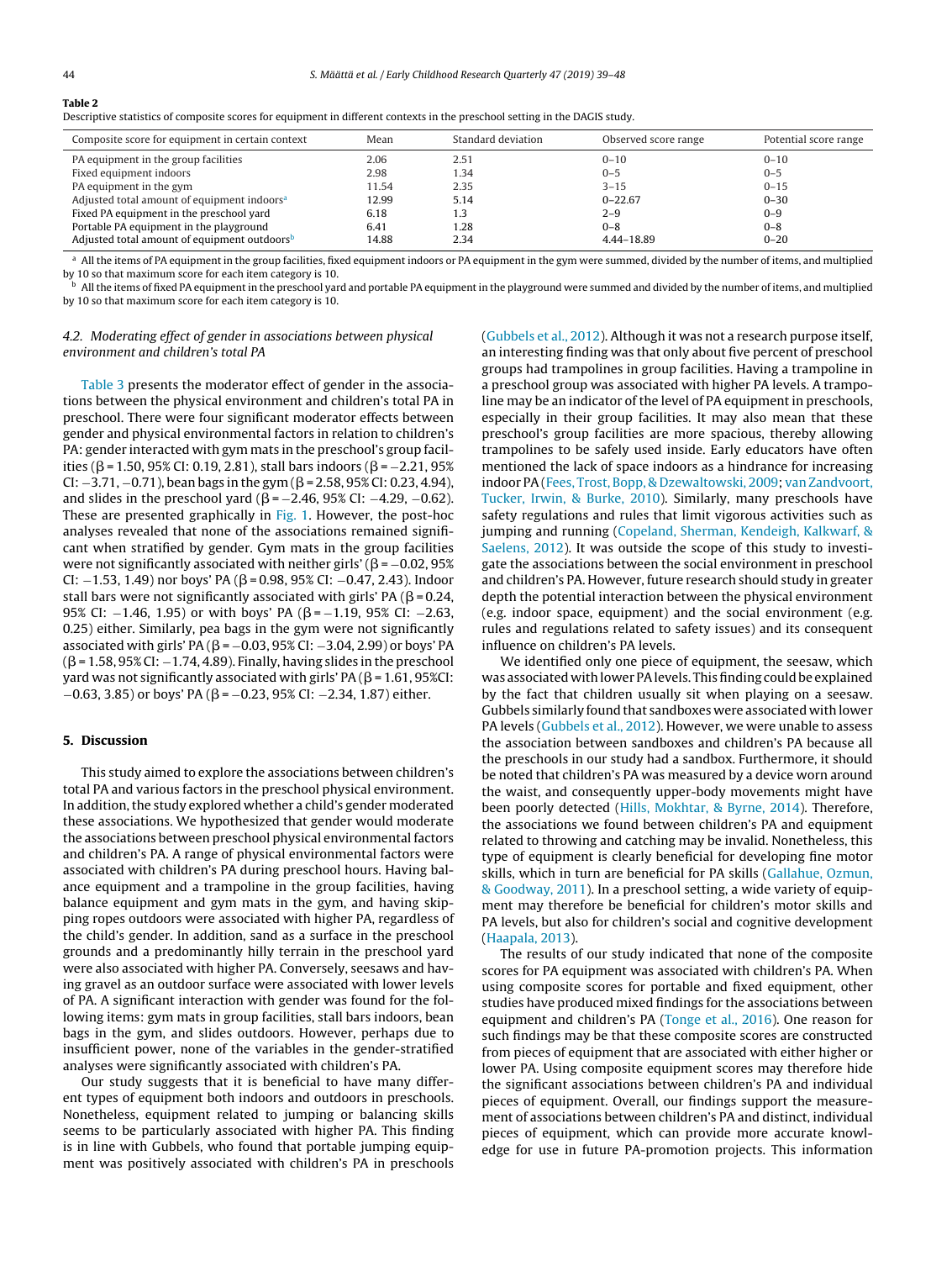## <span id="page-7-0"></span>**Table 3**

Associations between factors in the preschool physical environment and children's total physical activity (PA, min/hour) in preschool, and the moderator effects of gender in the DAGIS study.

|                                                                           | Total PA min/hour         |                    |              |                                |                    |              |
|---------------------------------------------------------------------------|---------------------------|--------------------|--------------|--------------------------------|--------------------|--------------|
|                                                                           | Main effects <sup>a</sup> |                    |              | Moderator effects <sup>b</sup> |                    |              |
|                                                                           | β                         | Lower 95% CI       | Upper 95% CI | β                              | Lower 95% CI       | Upper 95% CI |
| PA equipment in the group facilities                                      |                           |                    |              |                                |                    |              |
| Balls ( $N = 750$ )                                                       | 0.35<br>0.75              | $-0.95$            | 1.64<br>2.04 | 0.84<br>1.50                   | $-0.49$<br>0.19    | 2.17<br>2.81 |
| Gym mats $(N = 735)$                                                      |                           | $-0.55$<br>$-0.86$ |              |                                | $-1.27$            |              |
| Spinning equipment $(N = 732)$                                            | 0.14                      |                    | 1.14         | 0.24                           |                    | 1.75         |
| Bean bags $(N = 745)$                                                     | 0.15                      | $-1.56$<br>$-1.12$ | 1.85<br>3.43 | 0.68                           | $-0.78$<br>$-3.78$ | 2.14<br>1.00 |
| Parachute (N = 737)                                                       | 1.16<br>1.89              | 0.12               |              | $-1.39$<br>$-0.15$             | $-1.74$            | 1.44         |
| Balance equipment $(N = 730)$<br>Crawling tunnel (N = 730)                | 1.46                      | $-0.32$            | 3.65<br>3.23 | 0.64                           | $-1.04$            | 2.33         |
| Trampoline $(N = 710)$                                                    | 2.30                      | 0.61               | 3.98         | $-2.05$                        | $-4.50$            | 0.39         |
| Big balls $(N = 710)$                                                     | 0.80                      | $-0.67$            | 2.28         | 1.14                           | $-1.64$            | 3.92         |
| Sticks ( $N = 710$ )                                                      | $-0.04$                   | $-1.80$            | 1.72         | 1.54                           | $-0.64$            | 3.73         |
| Total amount of PA equipment in the                                       | 0.18                      | $-0.09$            | 0.46         | 0.11                           | $-0.16$            | 0.38         |
| group facilities $(N = 778)$                                              |                           |                    |              |                                |                    |              |
| Fixed equipment indoors                                                   |                           |                    |              |                                |                    |              |
| Soft area for playing $(N = 728)$                                         | 0.73                      | $-0.75$            | 2.21         | $-0.27$                        | $-1.68$            | 1.34         |
| Stall bars ( $N = 778$ )                                                  | $-0.10$                   | $-1.51$            | 1.31         | $-2.21$                        | $-3.71$            | $-0.71$      |
| Climbing wall or other climbing<br>place $(N = 746)$                      | $-1.00$                   | $-2.09$            | 0.09         | 0.64                           | $-0.74$            | 2.01         |
| Floor marks ( $N = 751$ )                                                 | 0.55                      | $-1.22$            | 2.32         | 0.94                           | $-0.59$            | 2.48         |
| Pool/Water play equipment $(N = 706)$                                     | 0.29                      | $-1.12$            | 1.69         | $-0.18$                        | $-1.52$            | 1.16         |
| Total amount of fixed equipment                                           | 0.07                      | $-0.21$            | 0.34         | 0.02                           | $-0.20$            | 0.24         |
| indoors $(N = 778)$                                                       |                           |                    |              |                                |                    |              |
| Total amount of equipment in group<br>facilities and fixed equipment      | 0.15                      | $-0.08$            | 0.38         | 0.07                           | $-0.16$            | 0.30         |
| indoors $(N = 778)$                                                       |                           |                    |              |                                |                    |              |
| Gym in the preschool $(N = 778)$                                          | 0.81                      | $-1.17$            | 2.79         | 0.08                           | $-1.28$            | 2.81         |
| PA equipment in the gym $c$<br>Skipping ropes $(N = 571)$                 |                           | $-0.01$            | 3.96         | 0.77                           | $-1.93$            | 3.48         |
| Balance equipment $(N = 568)$                                             | 1.97<br>3.47              | 0.64               | 6.30         | 1.03                           | $-1.45$            | 3.51         |
| Riding toys ( $N = 565$ )                                                 | $-0.85$                   | $-2.15$            | 0.44         | 1.29                           | $-0.15$            | 2.74         |
| Sticks ( $N = 579$ )                                                      | 2.16                      | 0.38               | 3.94         | 1.23                           | $-1.31$            | 3.77         |
| Gym mats ( $N = 584$ )                                                    | 2.08                      | 0.57               | 3.59         | 1.94                           | $-0.35$            | 4.22         |
| Parachute ( $N = 584$ )                                                   | $-0.59$                   | $-1.72$            | 0.54         | $-0.55$                        | $-2.63$            | 1.54         |
| Bean bags ( $N = 562$ )                                                   | 0.81                      | $-1.88$            | 3.51         | 2.58                           | 0.23               | 4.94         |
| Exercise balls $(N = 570)$                                                | 0.98                      | $-0.47$            | 2.43         | 0.10                           | $-1.34$            | 1.55         |
| Trampoline ( $N = 584$ )                                                  | 0.54                      | $-1.35$            | 2.42         | 0.23                           | $-1.54$            | 1.99         |
| Crawling tunnel ( $N = 573$ )                                             | 1.61                      | $-0.08$            | 3.31         | 0.73                           | $-1.24$            | 2.70         |
| Hoops $(N = 584)$                                                         | $-1.08$                   | $-2.85$            | 0.69         | 1.19                           | $-0.47$            | 2.85         |
| Movable floor markers $(N = 568)$                                         | $-0.97$                   | $-2.06$            | 0.11         | $-0.11$                        | $-1.61$            | 1.39         |
| Hopper balls $(N = 574)$                                                  | 0.65                      | $-0.74$            | 2.04         | 1.17                           | $-0.39$            | 2.72         |
| Game equipment $(N = 571)$                                                | 0.47                      | $-1.48$            | 2.43         | 1.52                           | $-0.37$            | 3.41         |
| Total amount of PA equipment in the                                       | 0.37                      | $-0.18$            | 0.91         | 0.44                           | $-0.08$            | 0.95         |
| $gym (N = 503)$                                                           |                           |                    |              |                                |                    |              |
| Total amount of equipment in group<br>facilities, fixed equipment indoors | 0.11                      | $-0.04$            | 0.26         | 0.01                           | $-0.11$            | 0.11         |
| and equipment in the gym $(N = 778)$                                      |                           |                    |              |                                |                    |              |
| Surfaces in the preschool ground                                          |                           |                    |              |                                |                    |              |
| Asphalt $(N=770)$                                                         | 0.86                      | $-0.39$            | 2.12         | 0.11                           | $-1.16$            | 1.38         |
| Grass ( $N = 770$ )                                                       | 0.31                      | $-0.84$            | 1.46         | $-1.25$                        | $-2.82$            | 0.32         |
| Gravel $(N = 770)$                                                        | $-1.87$                   | $-3.38$            | $-0.36$      | 0.90                           | $-0.54$            | 2.34         |
| Sand $(N = 770)$                                                          | 1.66                      | 0.23               | 3.09         | $-1.33$                        | $-3.34$            | 0.69         |
| Safety surfacing $(N = 770)$                                              | 0.87                      | $-0.19$            | 1.89         | 0.11                           | $-1.48$            | 1.71         |
| Rocks ( $N = 770$ )                                                       | 0.01                      | $-1.21$            | 1.24         | $-0.33$                        | $-1.76$            | 1.10         |
| Forest $(N = 770)$                                                        | $-0.59$                   | $-1.87$            | 0.69         | 0.66                           | $-1.36$            | 2.68         |
| Trees $(N = 770)$                                                         | $-0.34$                   | $-2.13$            | 1.45         | 0.59                           | $-0.84$            | 2.02         |
| Tiling $(N = 751)$                                                        | 0.80                      | $-0.47$            | 2.08         | 0.89                           | $-0.36$            | 2.13         |
| Terrain on the playground                                                 |                           |                    |              |                                |                    |              |
| Mostly flat $(N = 770)$                                                   | $-0.69$                   | $-1.81$            | 0.42         | 0.71                           | $-0.61$            | 2.02         |
| Mostly hilly $(N = 770)$                                                  | 2.07                      | 0.91               | 3.23         | $-0.17$                        | $-1.51$            | 1.17         |
| Combination of both $(N = 770)$                                           | 0.36                      | $-0.83$            | 1.56         | $-0.38$                        | $-1.69$            | 0.94         |
| Shady areas on the playground                                             |                           |                    |              |                                |                    |              |
| At the sides $(N = 770)$                                                  | 0.04                      | $-1.43$            | 1.51         | 0.63                           | $-0.97$            | 2.23         |
| In play areas $(N = 770)$                                                 | $-0.93$                   | $-2.26$            | $0.40\,$     | $-0.22$                        | $-1.51$            | 1.07         |
| No shade $(N = 770)$                                                      | $-0.19$                   | $-2.12$            | 1.73         | 0.75                           | $-1.22$            | 2.71         |
| PA promoting elements in the                                              |                           |                    |              |                                |                    |              |
| playground                                                                |                           |                    |              |                                |                    |              |
| Soccer field $(N = 768)$                                                  | 0.04                      | $-1.23$            | 1.31         | 0.11                           | $-1.48$            | 1.70         |
| Ball wall $(N = 768)$                                                     | $-0.63$                   | $-1.75$            | 0.49         | 0.58                           | $-0.76$            | 1.92         |
| Basketball hoop (N = 763)<br>Track area for riding toys $(N = 743)$       | $-0.53$<br>$-0.42$        | $-1.95$<br>$-1.54$ | 0.89         | 0.83<br>0.68                   | $-0.52$<br>$-0.72$ | 2.18<br>2.08 |
| Outdoor play paintings on the                                             | 0.15                      | $-1.41$            | 0.70<br>1.70 | $-0.62$                        | $-2.38$            | 1.14         |
| ground $(N = 778)$                                                        |                           |                    |              |                                |                    |              |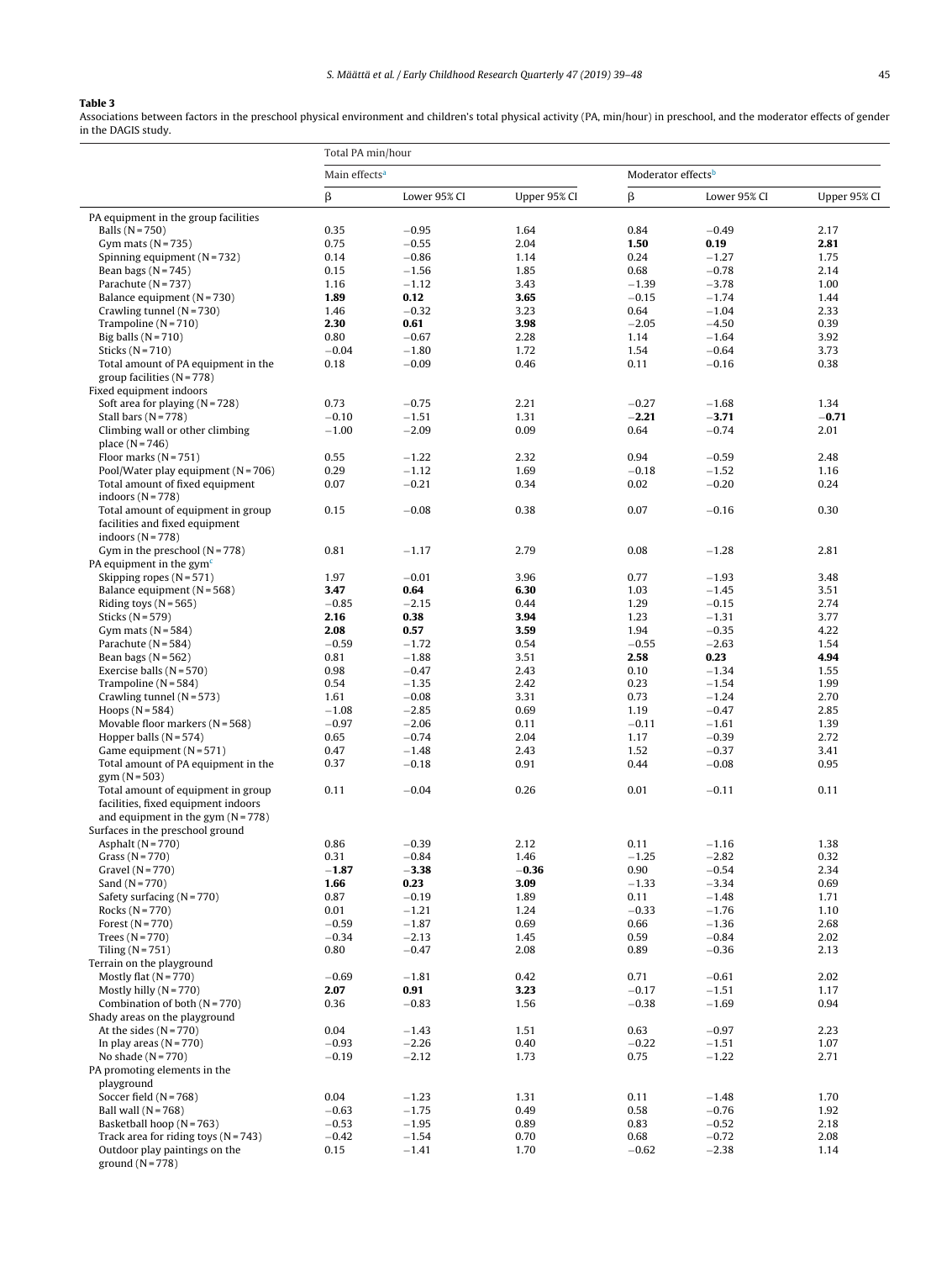#### <span id="page-8-0"></span>Table 3 (Continued)

|                                     | Total PA min/hour         |              |              |                                |              |              |
|-------------------------------------|---------------------------|--------------|--------------|--------------------------------|--------------|--------------|
|                                     | Main effects <sup>a</sup> |              |              | Moderator effects <sup>b</sup> |              |              |
|                                     | β                         | Lower 95% CI | Upper 95% CI | β                              | Lower 95% CI | Upper 95% CI |
| Fixed PA equipment in the preschool |                           |              |              |                                |              |              |
| yard                                |                           |              |              |                                |              |              |
| Playhouse ( $N = 763$ )             | $-0.88$                   | $-2.22$      | 0.46         | $-0.24$                        | $-1.59$      | 1.11         |
| Spring swings $(N = 765)$           | 0.56                      | $-0.98$      | 2.11         | 1.02                           | $-0.57$      | 2.61         |
| Seesaw $(N = 778)$                  | $-1.63$                   | $-2.63$      | $-0.63$      | $-0.58$                        | $-1.91$      | 0.74         |
| Climbing frames $(N = 778)$         | 0.23                      | $-1.86$      | 2.32         | 0.36                           | $-2.30$      | 3.01         |
| Slides ( $N = 765$ )                | 0.71                      | $-0.77$      | 2.19         | $-2.46$                        | $-4.29$      | $-0.62$      |
| Balancing equipment $(N = 756)$     | $-0.83$                   | $-2.10$      | 0.43         | $-0.53$                        | $-1.91$      | 0.85         |
| Merry-go-rounds $(N = 730)$         | $-0.82$                   | $-2.16$      | 0.53         | $-0.48$                        | $-1.99$      | 1.03         |
| Total amount of fixed equipment in  | $-0.35$                   | $-0.71$      | 0.01         | $-0.14$                        | $-0.56$      | 0.31         |
| the preschool yard $(N = 778)$      |                           |              |              |                                |              |              |
| Portable PA equipment in the        |                           |              |              |                                |              |              |
| playground                          |                           |              |              |                                |              |              |
| Balls ( $N = 765$ )                 | 0.88                      | $-3.56$      | 5.33         | $-0.04$                        | $-4.89$      | 4.81         |
| Skipping ropes $(N = 778)$          | 1.59                      | 0.24         | 2.94         | 0.82                           | $-0.60$      | 2.24         |
| Balance equipment $(N = 778)$       | 1.60                      | $-0.13$      | 3.33         | 0.68                           | $-1.20$      | 2.55         |
| Riding toys ( $N = 766$ )           | $-0.91$                   | $-4.01$      | 2.19         | $-0.60$                        | $-7.46$      | 6.23         |
| Sticks ( $N = 761$ )                | 1.18                      | $-0.47$      | 2.84         | $-0.53$                        | $-2.62$      | 1.55         |
| Goals ( $N = 766$ )                 | $-0.38$                   | $-1.73$      | 0.97         | 0.27                           | $-1.23$      | 1.77         |
| Sleds $(N = 737)$                   | $-0.41$                   | $-2.38$      | 1.53         | $-0.25$                        | $-3.73$      | 3.24         |
| Snow pushers $(N = 749)$            | $-1.19$                   | $-2.43$      | 0.06         | $-1.17$                        | $-2.50$      | 0.17         |
| Total amount of portable equipment  | 0.17                      | $-0.22$      | 0.56         | 0.03                           | $-0.44$      | 0.50         |
| in the playground $(N = 778)$       |                           |              |              |                                |              |              |
| Total amount of fixed and portable  | $-0.07$                   | $-0.31$      | 0.17         | $-0.01$                        | $-0.30$      | 0.28         |
| equipment in the preschool yard     |                           |              |              |                                |              |              |
| $(N = 778)$                         |                           |              |              |                                |              |              |

<sup>a</sup> Associations between each independent variable and the dependent variable adjusted for child's age and gender, municipality, and season of measurement and clustered with preschool group.

b Moderator effects: interactions between independent variable and child's gender (boy = 1, girl = 0) adjusted for child's age and gender, municipality, season of measurement and clustered with preschool group.

 $c$  Associations between each independent variable and the dependent variable adjusted for child's age and gender, season of measurement and clustered with preschool group and moderator effects: interactions between independent variable and child's gender (boy = 1, girl = 0) adjusted for child's age and gender, season of measurement and clustered with preschool group.



**Fig. 1.** Associations between gym mats in the preschool's group facilities, stall bars, bean bags in the gym and slides and children's physical activity (PA, min/h) among girls and boys.

may also be valuable when deciding on the availability of equipment in preschools. The availability of multiple types of equipment may be especially relevant in the Finnish-type preschool context,

where children have multiple daily free playing times and therefore several options to choose for their activity.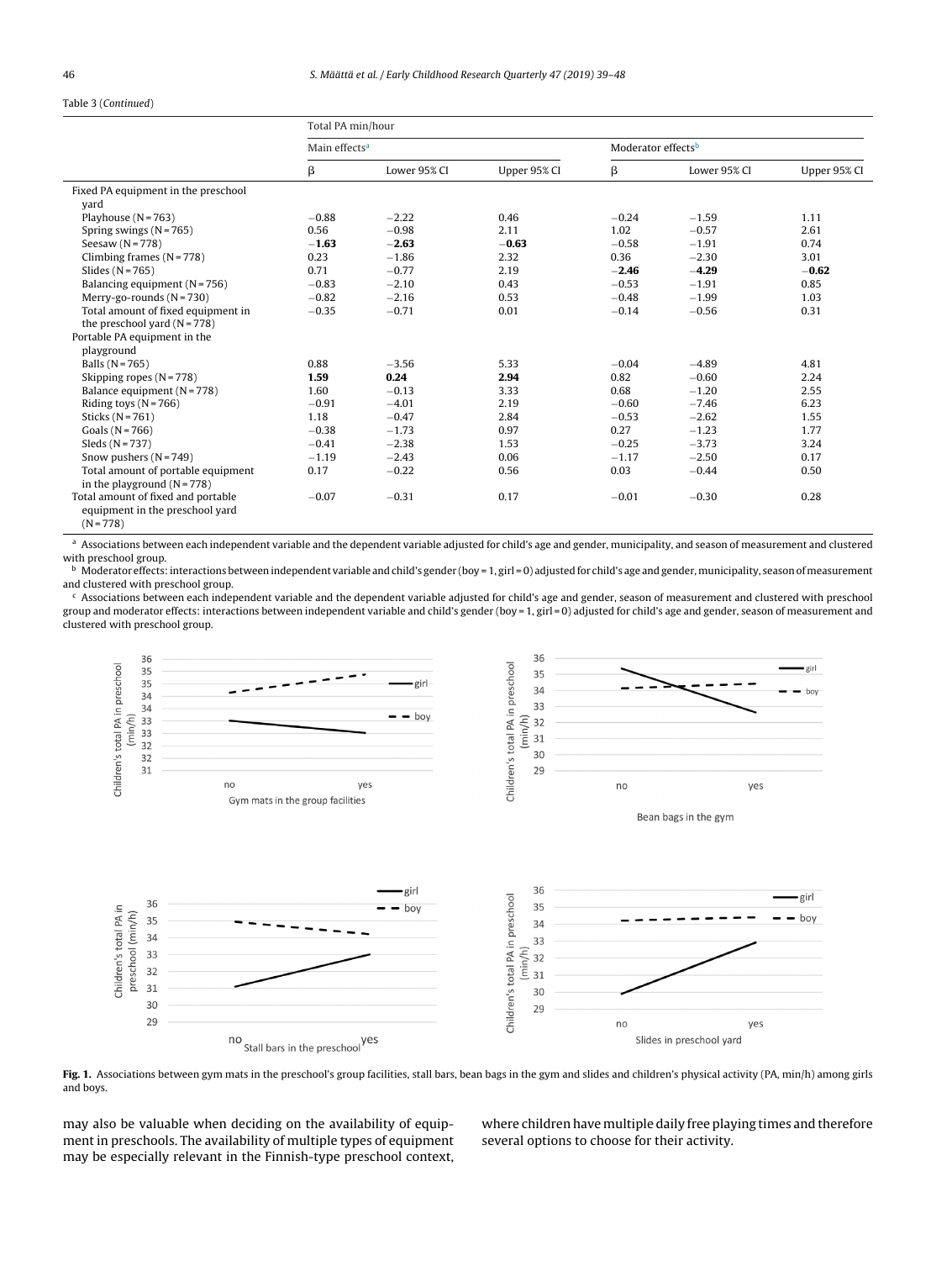<span id="page-9-0"></span>Our study found that predominantly hilly terrain in the preschool grounds was associated with higher PA. This finding replicates that of a Danish study, which also found that higher PA was associated with a hilly landscape in the preschool yard [\(Olesen](#page-10-0) et [al.,](#page-10-0) [2013\).](#page-10-0) Many other studies have demonstrated the association between higher PA and having an open area suitable for active play. However, we were unable to include open outdoor space in our final analysis, due to the non-variation in our study sample. Nonetheless, predominantly hilly terrain in the preschool yard may provide similar possibilities for children to be active as open areas. Spacious, hilly environments may inspire children to run, jump and freely engage in 'risky play' [\(Sandseter](#page-10-0) [&](#page-10-0) [Kennair,](#page-10-0) [2011\),](#page-10-0) thereby resulting in greater movement. In contrast to other studies (Cardon et al., 2008; [Nicaise,](#page-10-0) [Kahan,](#page-10-0) [&](#page-10-0) [Sallis,](#page-10-0) [2011;](#page-10-0) [Sugiyama,](#page-10-0) [Okely,](#page-10-0) [Masters,](#page-10-0) [&](#page-10-0) [Moore,](#page-10-0) [2012\),](#page-10-0) hard surfaces in the playground were not associated with children's PA in our study. Instead, sand was associated with higher PA, whereas gravel was associated with lower PA. Another study has suggested that the association between sand and higher PA is due to children's preference for playgrounds with a softer sur-face [\(Nasar](#page-10-0) [&](#page-10-0) [Holloman,](#page-10-0) [2013\).](#page-10-0) This, in turn, may be because playing in softer materials is easier and because children have less fear of injury. By contrast, gravel may be hard and uncomfortable to play with. When planning future locations for preschools, it is important to ensure that preschool yards provide a variety of natural terrains with height differences and soft surfaces.

Although there were no significant associations between these variables and children's PA once the sample was stratified by gender, the results suggest that fixed equipment such as slides and stall bars are associated with higher levels of PA in girls. This finding is especially important given that some studies have reported that girls are less active than boys (Bingham et al., 2016; [Hesketh](#page-10-0) et [al.,](#page-10-0) [2016\).](#page-10-0) Although our sample size was larger than that of many other studies among preschool children ([Tonge](#page-10-0) et [al.,](#page-10-0) [2016\),](#page-10-0) further research with even larger sample sizes is needed for a more in-depth investigation of the interaction between gender and PA.

A limitation of this study is the low participation rate of the children (27%), which may influence on the generalizability of our findings. Many preschools had a wide range of available PA equipment, thereby limiting the variation in equipment levels in our sample and preventing us from testing some potential associations. Furthermore, inter-observer reliability of the observations was not assessed. Although it was based on validated observation instruments, our observation form itself was not validated.

Several accelerometer cut-points exist for measuring preschool children's PA, and using other cut-points might have produced different results. Additionally, outdoor times and indoor times were not separated in our accelerometer data. It is not possible to know whether selection bias occurred, and the most active children participated. We acknowledge that other factors, such as social interaction between early educators, and policy regulations, can affect children's PA. Future research could therefore study the interaction between the physical, social and policy environments of preschool and their associations with children's PA.

### **6. Conclusions**

This study furthered understanding of the associations between children's PA and various physical environmental factors in a preschool setting, by using objective measurements and direct observations instead of less valid measures, such as self-report. Due to a quite high participation rate of preschools (56%), we were able to observe many kinds of preschool settings in a variety of physical environments and regions of the country. This allowed us to study the availability of equipment and the natural environment in several places and ensured the heterogeneity of the preschools studied. Our main findings indicate that having equipment related to jumping or balancing skills, having predominantly hilly terrain in the preschool grounds and having sand as a surface were associated with higher PA. By contrast, seesaws and having gravel as an outdoor surface were associated with lower PA levels.

These results are important for preschool organizations and for municipal technical and planning services when designing the ideal physical environment for promoting children's PA. A variety of equipment in different contexts (e.g. group facilities, outdoors) and a diversity of natural surfaces in the preschool grounds may be essential.

#### **Declarations of interest**

None.

#### **Acknowledgements**

The authors thank the preschools, the preschool personnel, and the parents for their participation in the DAGIS study and the research assistants for data collection. This study was financially supported by the Folkhälsan Research Center, the University of Helsinki, the Ministry of Education and Culture in Finland, Medicinska understödsföreningen för Liv och hälsa, the Academy of Finland (number 288038, number 285439, and number 287288), the Juho Vainio Foundation, the Päivikki and Sakari Sohlberg Foundation, the Signe and Ane Gyllenberg Foundation, and The Finnish Cultural Foundation/South Ostrobothnia Regional Fund.

#### **References**

- Barnett, L. M., Salmon, J., & Hesketh, K. D. (2016). More active pre-school children have better motor competence at school starting age: An observational cohort study. BMC Public Health, 16(1), 1068. [http://dx.doi.org/10.1186/s12889-016-](dx.doi.org/10.1186/s12889-016-3742-1) [3742-1](dx.doi.org/10.1186/s12889-016-3742-1)
- Beets, M. W., Bornstein, D., Dowda, M., & Pate, R. R. (2011). Compliance with national guidelines for physical activity in U.S. preschoolers: Measurement and interpretation. Pediatrics, 127(4), 658–664. [http://dx.doi.org/10.1542/peds.](dx.doi.org/10.1542/peds.2010-2021) [2010-2021](dx.doi.org/10.1542/peds.2010-2021)
- Bingham, D. D., Costa, S., Hinkley, T., Shire, K. A., Clemes, S. A., & Barber, S. E. (2016). Physical activity during the early years: A systematic review of correlates and determinants. American Journal of Preventive Medicine, 51(3), 384–402. [http://](dx.doi.org/10.1016/j.amepre.2016.04.022) <dx.doi.org/10.1016/j.amepre.2016.04.022>
- Bower, J. K., Hales, D. P., Tate, D. F., Rubin, D. A., Benjamin, S. E., & Ward, D. S. (2008). [The](http://refhub.elsevier.com/S0885-2006(18)30123-6/sbref0020) [childcare](http://refhub.elsevier.com/S0885-2006(18)30123-6/sbref0020) [environment](http://refhub.elsevier.com/S0885-2006(18)30123-6/sbref0020) [and](http://refhub.elsevier.com/S0885-2006(18)30123-6/sbref0020) [children's](http://refhub.elsevier.com/S0885-2006(18)30123-6/sbref0020) [physical](http://refhub.elsevier.com/S0885-2006(18)30123-6/sbref0020) [activity.](http://refhub.elsevier.com/S0885-2006(18)30123-6/sbref0020) [American](http://refhub.elsevier.com/S0885-2006(18)30123-6/sbref0020) [Journal](http://refhub.elsevier.com/S0885-2006(18)30123-6/sbref0020) [of](http://refhub.elsevier.com/S0885-2006(18)30123-6/sbref0020) [Preventive](http://refhub.elsevier.com/S0885-2006(18)30123-6/sbref0020) [Medicine](http://refhub.elsevier.com/S0885-2006(18)30123-6/sbref0020)[,](http://refhub.elsevier.com/S0885-2006(18)30123-6/sbref0020) [34](http://refhub.elsevier.com/S0885-2006(18)30123-6/sbref0020)[\(1\),](http://refhub.elsevier.com/S0885-2006(18)30123-6/sbref0020) [23–29.](http://refhub.elsevier.com/S0885-2006(18)30123-6/sbref0020) [S0749-3797\(07\)00616-2.](http://refhub.elsevier.com/S0885-2006(18)30123-6/sbref0020)
- Broekhuizen, K., Scholten, A., & de Vries, S. I. (2014). The value of (pre)school playgrounds for children's physical activity level: A systematic review. The International Journal of Behavioral Nutrition and Physical Activity, 11(59) [http://](dx.doi.org/10.1186/1479-5868-11-59) <dx.doi.org/10.1186/1479-5868-11-59>
- Bronfenbrenner, U. (1979). [The](http://refhub.elsevier.com/S0885-2006(18)30123-6/sbref0030) [ecology](http://refhub.elsevier.com/S0885-2006(18)30123-6/sbref0030) [of](http://refhub.elsevier.com/S0885-2006(18)30123-6/sbref0030) [human](http://refhub.elsevier.com/S0885-2006(18)30123-6/sbref0030) [development:](http://refhub.elsevier.com/S0885-2006(18)30123-6/sbref0030) [Experiments](http://refhub.elsevier.com/S0885-2006(18)30123-6/sbref0030) [by](http://refhub.elsevier.com/S0885-2006(18)30123-6/sbref0030) [nature](http://refhub.elsevier.com/S0885-2006(18)30123-6/sbref0030) [and](http://refhub.elsevier.com/S0885-2006(18)30123-6/sbref0030) [design](http://refhub.elsevier.com/S0885-2006(18)30123-6/sbref0030)[.](http://refhub.elsevier.com/S0885-2006(18)30123-6/sbref0030) [Cambridge,](http://refhub.elsevier.com/S0885-2006(18)30123-6/sbref0030) [MA:](http://refhub.elsevier.com/S0885-2006(18)30123-6/sbref0030) [Harward](http://refhub.elsevier.com/S0885-2006(18)30123-6/sbref0030) [University](http://refhub.elsevier.com/S0885-2006(18)30123-6/sbref0030) [Press.](http://refhub.elsevier.com/S0885-2006(18)30123-6/sbref0030)
- Byun, W., Beets, M. W., & Pate, R. R. (2015). Sedentary behavior in preschoolers: How many days of accelerometer monitoring is needed? International Journal of Environmental Research and Public Health, 12(10), 13148–13161. [http://dx.](dx.doi.org/10.3390/ijerph121013148) [doi.org/10.3390/ijerph121013148](dx.doi.org/10.3390/ijerph121013148)
- Cardon, G., Van Cauwenberghe, E., Labarque, V., Haerens, L., & De Bourdeaudhuij, I. (2008). The contribution of preschool playground factors in explaining children's physical activity during recess. The International Journal of Behavioral Nutrition and Physical Activity, 5 [http://dx.doi.org/10.1186/1479-5868-5-11](dx.doi.org/10.1186/1479-5868-5-11)
- Copeland, K. A., Sherman, S. N., Kendeigh, C. A., Kalkwarf, H. J., & Saelens, B. E. (2012). Societal values and policies may curtail preschool children's physical activity in child care centers. Pediatrics, 129(2), 265–274. [http://dx.doi.org/10.](dx.doi.org/10.1542/peds.2011-2102) [1542/peds.2011-2102](dx.doi.org/10.1542/peds.2011-2102)
- De Craemer, M., Lateva, M., Iotova, V., De Decker, E., Verloigne, M., De Bourdeaudhuij, I., . . . & ToyBox-study group. (2015). Differences in energy balance-related behaviours in European preschool children: The ToyBox-study. PLoS One, 10(3) [http://dx.doi.org/10.1371/journal.pone.0118303](dx.doi.org/10.1371/journal.pone.0118303)
- Evenson, K. R., Catellier, D. J., Gill, K., Ondrak, K. S., & McMurray, R. G. (2008). Calibration of two objective measures of physical activity for children. Journal of Sports Sciences, 26(14), 1557–1565. [http://dx.doi.org/10.1080/](dx.doi.org/10.1080/02640410802334196; 10.1080/02640410802334196) [02640410802334196;](dx.doi.org/10.1080/02640410802334196; 10.1080/02640410802334196) 10.[1080/02640410802334196](dx.doi.org/10.1080/02640410802334196; 10.1080/02640410802334196)
- Fees, B., Trost, S., Bopp, M., & Dzewaltowski, D. A. (2009). Physical activity programming in family child care homes: Providers' perceptions of practices and barriers. Journal of Nutrition Education and Behavior, 41(4), 268–273. [http://](dx.doi.org/10.1016/j.jneb.2008.01.013) <dx.doi.org/10.1016/j.jneb.2008.01.013>